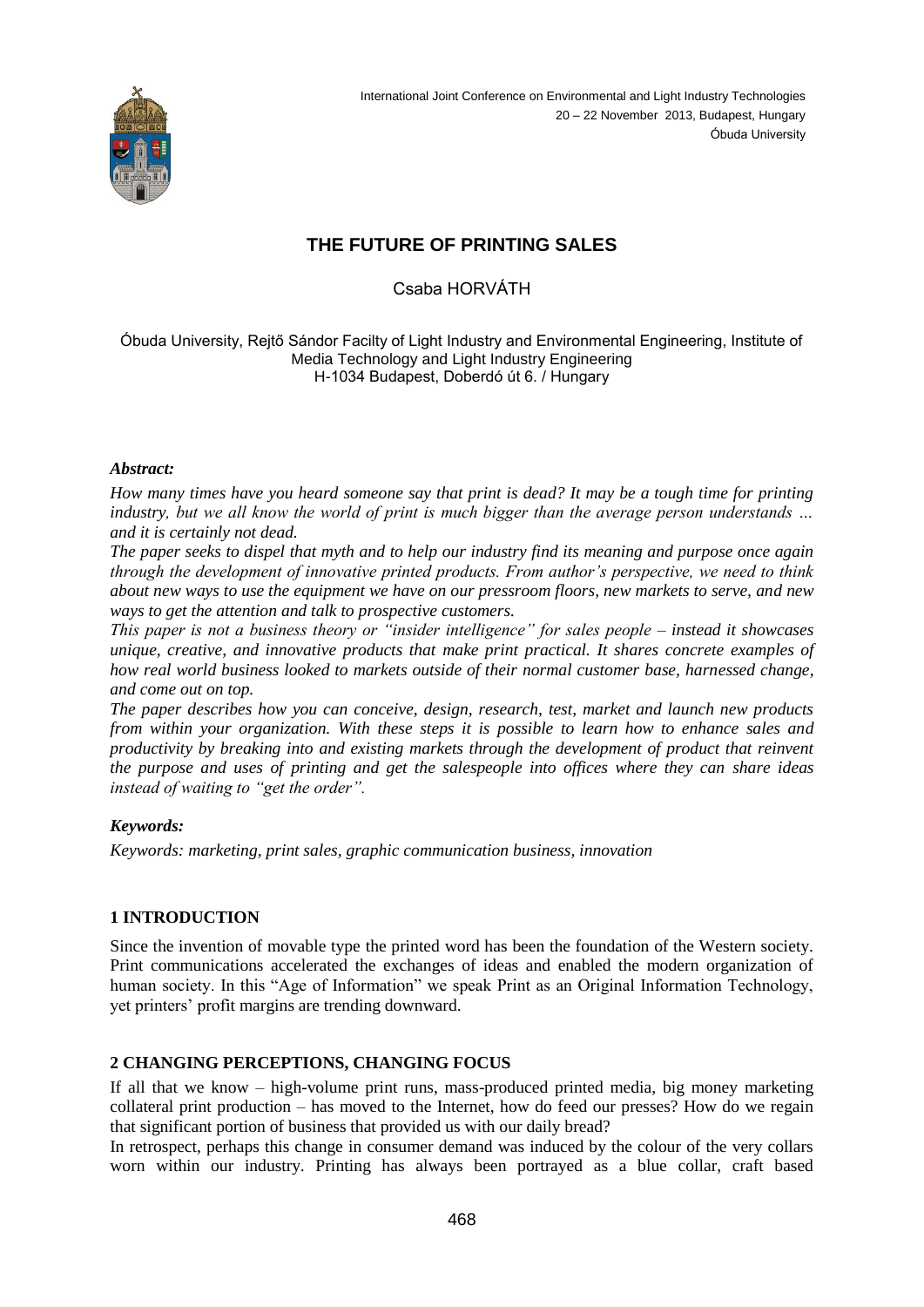

manufacturing sector united by a doctrine that encourages extended turnaround times, costly rush fees, and disdain for designers, marketers, and print buyers.

In fact, the predictions being cast by the pundits at the centre of the industry sometimes seem to suggest that just using the word "print" implies negativity within the community that purchase printed products. Apparently, the word that provides a more calming effect upon the masses – and better defines what it is that we actually do–is "communications", which suggests that we are "communication providers".

It raises the fundamental need to define what is the printer actually does. Is he or she a printer, marketing solutions provider or a communications provider?

# **3 TRENDS ROR SUCCESS**

Underlying specific analysis of where print competes well and where it doesn't are four megatrends which have been enabled and are propelled by electronic media and technology. That is, electronic technology makes these megatrends possible for print publishers by accelerating creative process. New media and new non print distribution channels make these megatrends imperative for print publishers if they are to successfully compete.

These megatrends have been in place for nearly fifty years. They are pervasive. They will continue to force change, and we ignore them only at our peril. If we can push them faster, we will profit from them. The four megatrends are:

- More colour
- More targeting
- **Faster distribution**
- **Interconnectivity**

# **3.1 More colour – the first megatrend**

The explosion of web offset and high-end colour systems in the 1970s enabled an explosion of magazines and catalogs colour. By the late 1990s low-cost desktop colour systems made the colours universally available both print and online. Today, everyone can afford colour and everyone knows it communicates better than black and white.

Some may argue that this trend has run its of course. In slower economic times there are pauses as people what they must to preserve their budgets. But economic cycles inevitably end and with next uptick colour will become more pervasive.

#### **3.2 More targeting is the second megatrend**

Direct marketing, including consumer catalogs has been the fastest-growing segment of print industry for twenty years – and for good reason.

Most forecast of print growth are consistent with two basic conclusions. First, on-to-one colour printed will grow explosively from a fraction of a percent of the total print market to perhaps a few percent over next decade. Second, more than all of the net growth in printing in the next decades across all segments of print media will be in colour for counts under five thousand identical copies. That conclusion speaks volumes about the need to focus on changeover costs and order transaction costs. In this arena, communications and electronic imaging technology are not threat but rather a strength for print media and for the printer.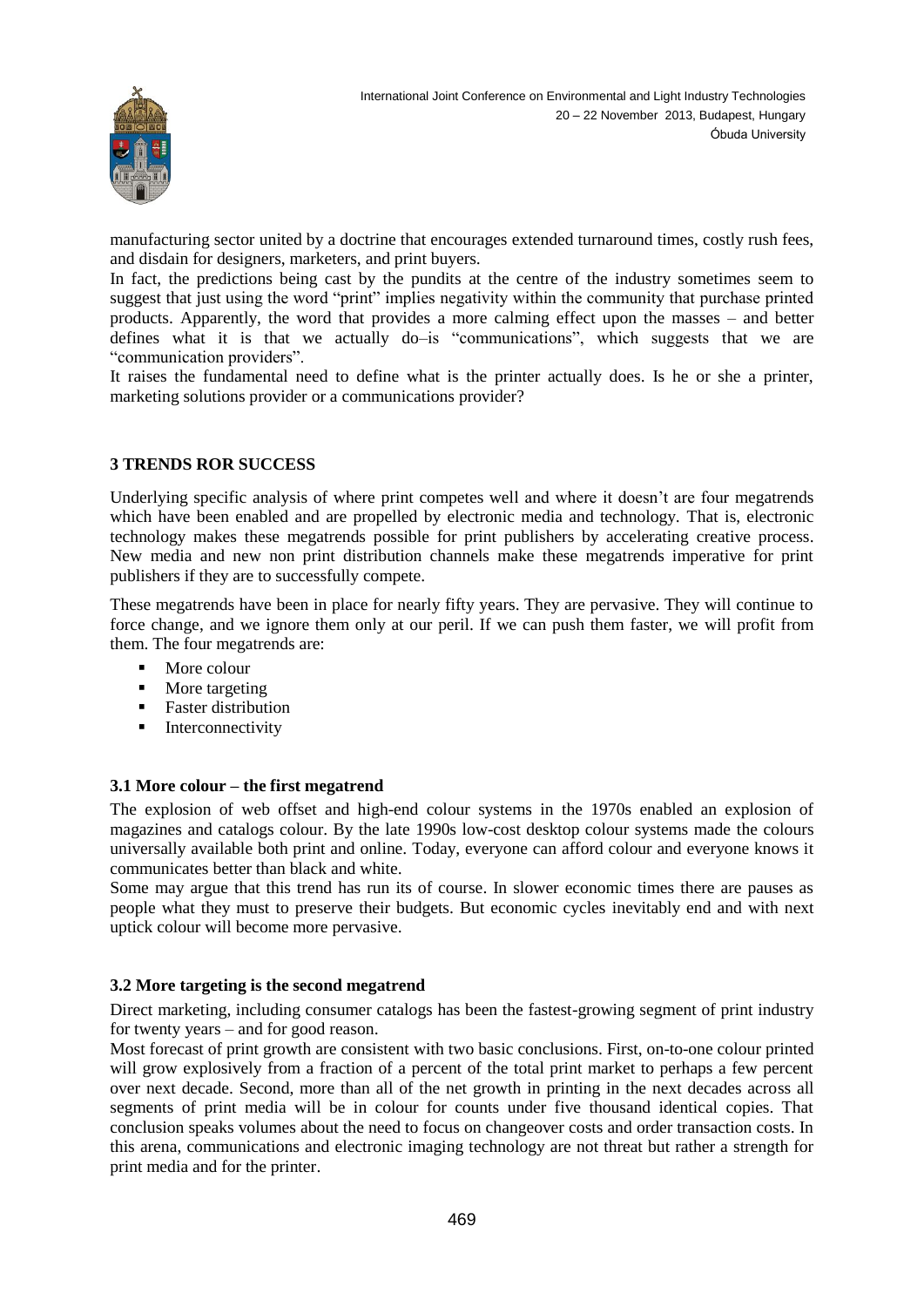

# **3.3 Faster distribution is the third megatrend**

How fast is fast? – Mission: "Document solutions – Done right, Anytime, Anywhere.

What is the value in quick turnarounds?

We should reduce the time in every aspect of communication. What was acceptable today will not be i.n the future. There is always value in shorter schedules. It can be found in better inventory control, later merchandising decisions, more rapid response to customer needs, faster time to market for new product or offering, or more time for the creative process.

If we focus on uninterrupted flow and the cost of work in process, "faster" and "smoother" are frequently also more efficient and less costly.

# **3.4 Interconnectivity**

Today the conversation goes an additional step. Files are received electronically and logged in the production system and the customer has immediate confirmation. Proofs sent electronically to the customer, to be printed on printers that have been calibrated to match the prepress system. The customer can know the press schedule at glance and verify that all elements have been transmitted and that all elements and all proofs have been received. The customer can access job schedule progress information through every step from receipt of images and list of postal transmittals.

If this is your mode of operation, your customers feel well informed: they have confidence that you can and will deliver. You now know better about your customers think and what they expect. Your customers know better about how you plan and perform for them. Once customers have had this experience, they will not want to lose the information and control you have given them.

# **4 MEGATRENDS AND STRATEGY**

The four megatrends are descriptors of sea change in the entire range of communication media.

In looking at any graphic arts or publishing business the first measure of the health of the business should be to ask:

"How well are we equipped to lead in a world where competitive products and services will continuously have greater graphic and colour value, will be produced faster from inception delivery, and will be targeted with messages individualized to smaller audience segments?"

If the answer is not a resoundingly positive one, the first task is to reposition your strategy to win in this environment.

# **5 CONCLUSON**

It is time to begin searching our genealogical past, to rediscover the entrepreneurial roots that founded our industry and contributed to the greatest knowledge for change. But we are also a resilient industry comprised of bright, educated, and innovative people.

We can emerge an industry that changes the way it does business, no longer a lagging industry but a forward-thinking and progressive manufacturing industry. But to do so will require strong leadershipleadership that can leap the hurdles navigate the obstacles, manage the emotional barriers, and communicate the vision.